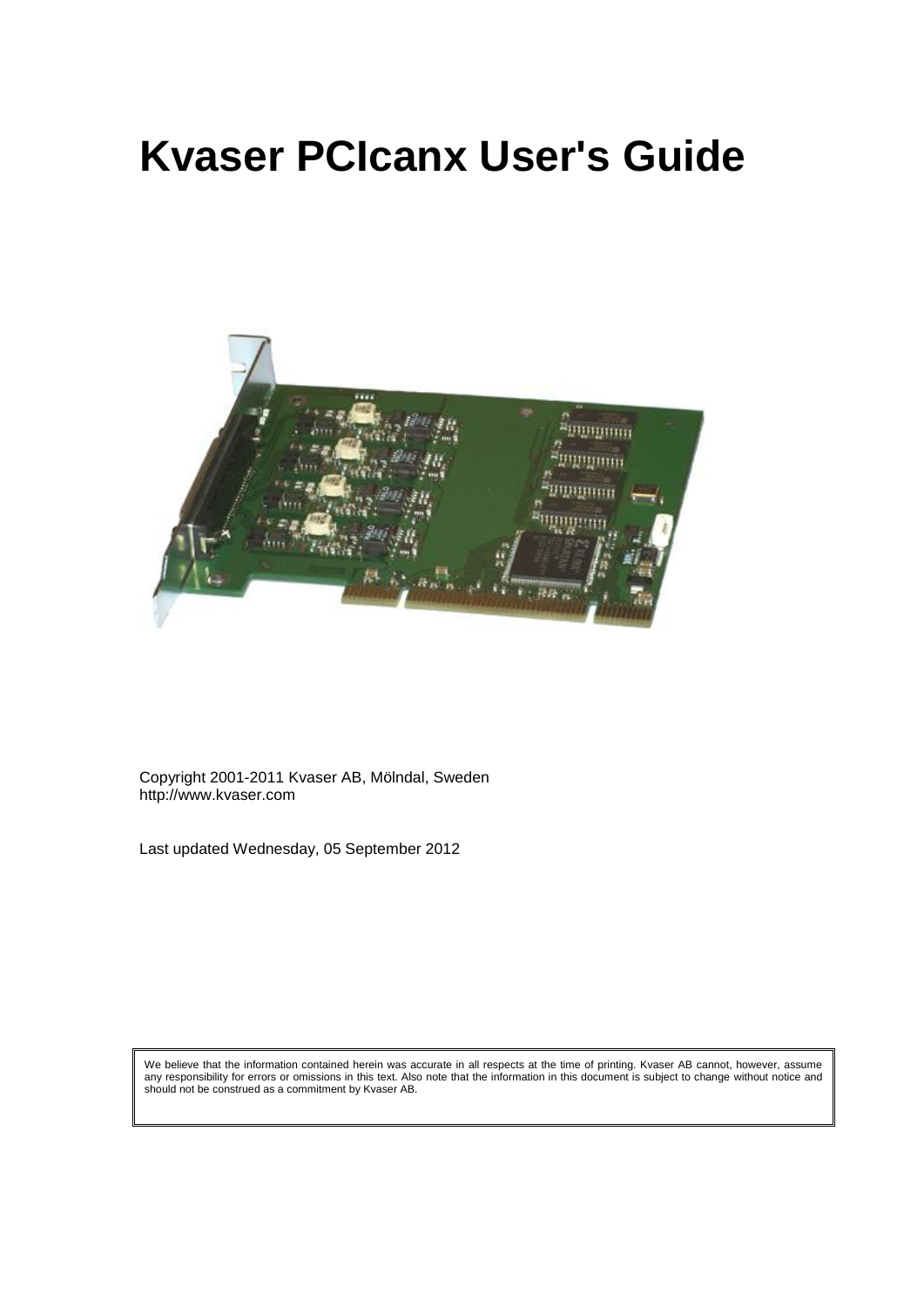**(This page is intentionally left blank.)**

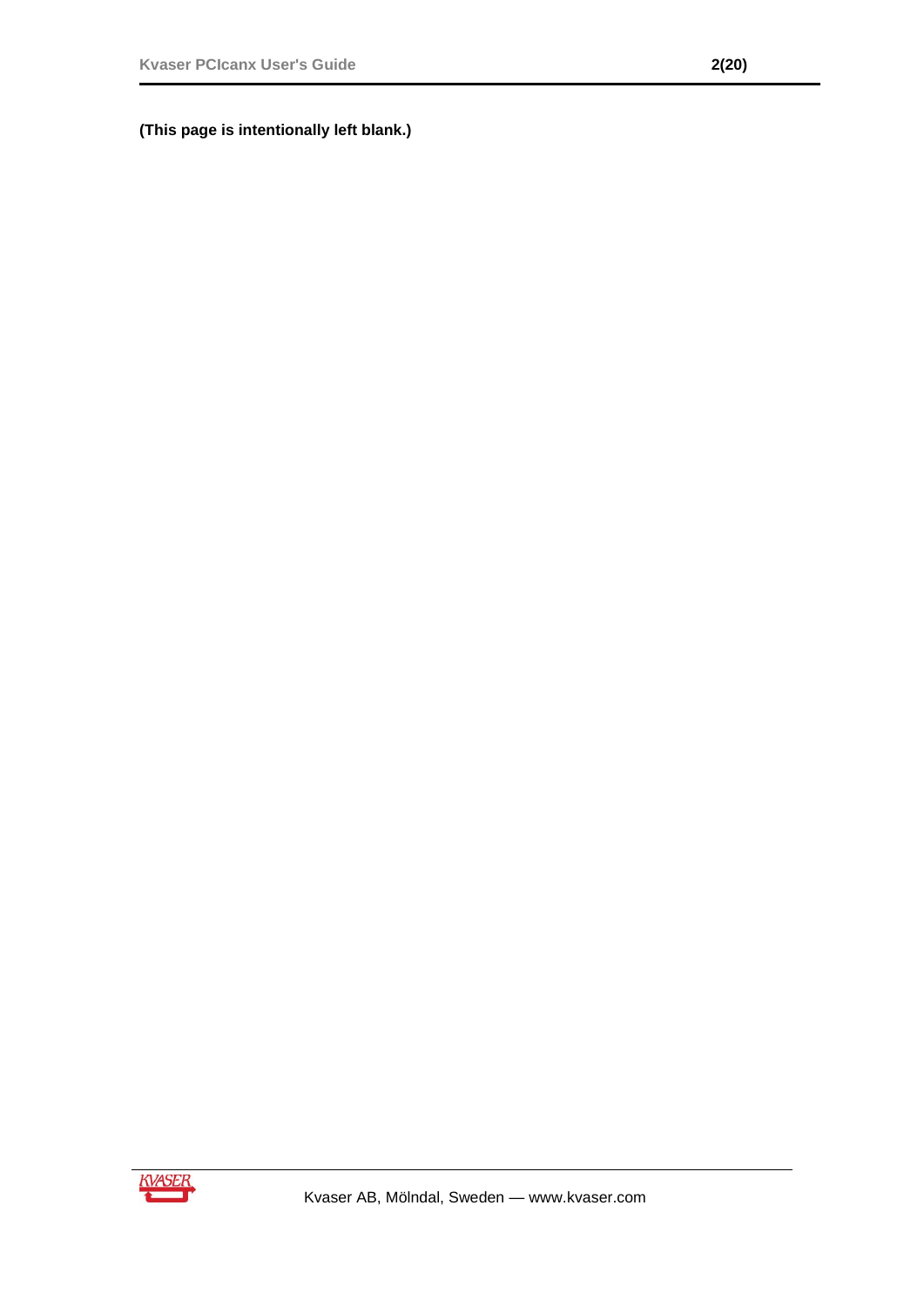#### <span id="page-2-0"></span>**Table of Contents**  $\mathbf 1$

| 1            |                                                      |  |  |  |  |
|--------------|------------------------------------------------------|--|--|--|--|
| $\mathbf{2}$ | 2.1<br>2.2<br>2.3                                    |  |  |  |  |
| 3            |                                                      |  |  |  |  |
| 4            |                                                      |  |  |  |  |
| 5            | 5.1<br>5.2<br>5.3<br>5.4<br>5.5                      |  |  |  |  |
| 6            | 6.1<br>6.2<br>6.3<br>6.4<br>6.5<br>6.6<br>6.7<br>6.8 |  |  |  |  |
| 7            |                                                      |  |  |  |  |
| 8            |                                                      |  |  |  |  |
| 9            |                                                      |  |  |  |  |
| 10           | 10.1<br>10.2<br>10.3<br>10.4                         |  |  |  |  |
| 11           |                                                      |  |  |  |  |

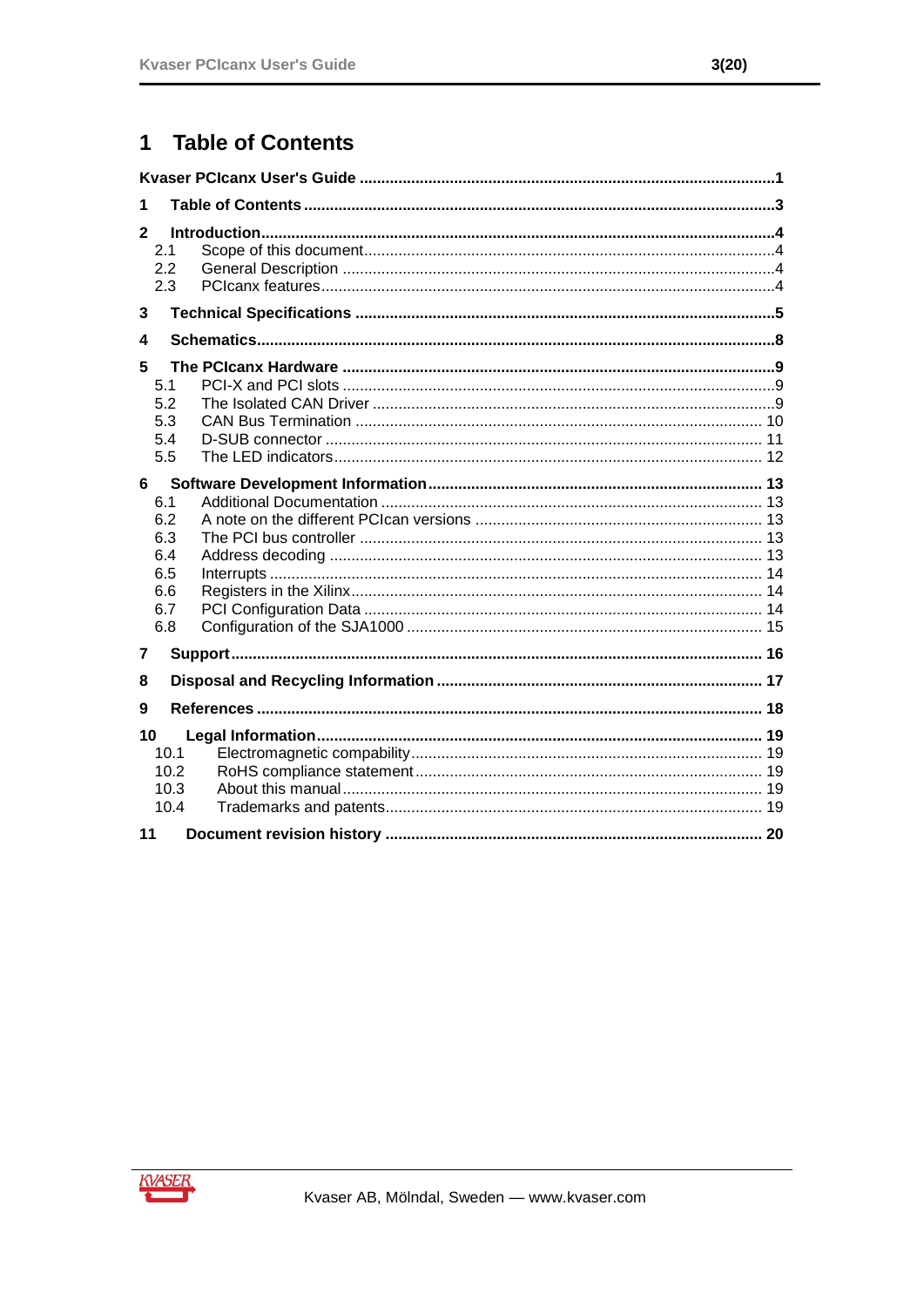## <span id="page-3-0"></span>**2 Introduction**

#### <span id="page-3-1"></span>*2.1 Scope of this document*

This document describes the following variants of the PCIcanx board:

| <b>Product Name</b> | <b>Item Number</b> | <b>Description</b>         |
|---------------------|--------------------|----------------------------|
| <b>PCIcanx HS</b>   | 00332-3            | One channel CAN interface  |
| PCIcanx HS/HS       | 00331-6            | Two channel CAN interface  |
| PCIcanx 4xHS        | 00330-9            | Four channel CAN interface |
|                     | 00471-9            | <b>OEM</b> versions        |
|                     | 00454-2            |                            |
|                     | 00505-1            |                            |

#### <span id="page-3-2"></span>*2.2 General Description*

The Kvaser PCIcanx board connects up to four CAN networks to a PC using the PCI bus. The Kvaser PCIcanx board is designed to fit in both PCI-X and PCI bus systems and provides the user with excellent software support through Kvaser CANlib. Fully software compatible with the Kvaser PCIcan boards, i.e. 100% compatible with applications written for the Kvaser PCIcan boards using Kvaser CANlib API.

#### <span id="page-3-3"></span>*2.3 PCIcanx features*

- Up to four independent CAN channels
- High Speed CAN (ISO 11898-2)
- Supports bit rates up to 1 Mbit/s
- Fits in PCI-X and PCI slots (See chapter [5.1\)](#page-8-1)
- Communicates with the PC through Direct I/O
- Onboard buffers to off load the PC
- Supports CAN 2.0 A and 2.0 B (active)
- DC/DC power supply to galvanically isolated bus drivers
- High-speed isolator circuits between CAN circuits and CAN drivers
- Fully software compatible with PCIcan-HS, -HS/HS, -4xHS
- Quick and easy plug and play installation
- Extended temperature range of -40˚C +85˚C
- Interfaces the CAN bus with DSUB connector(s)

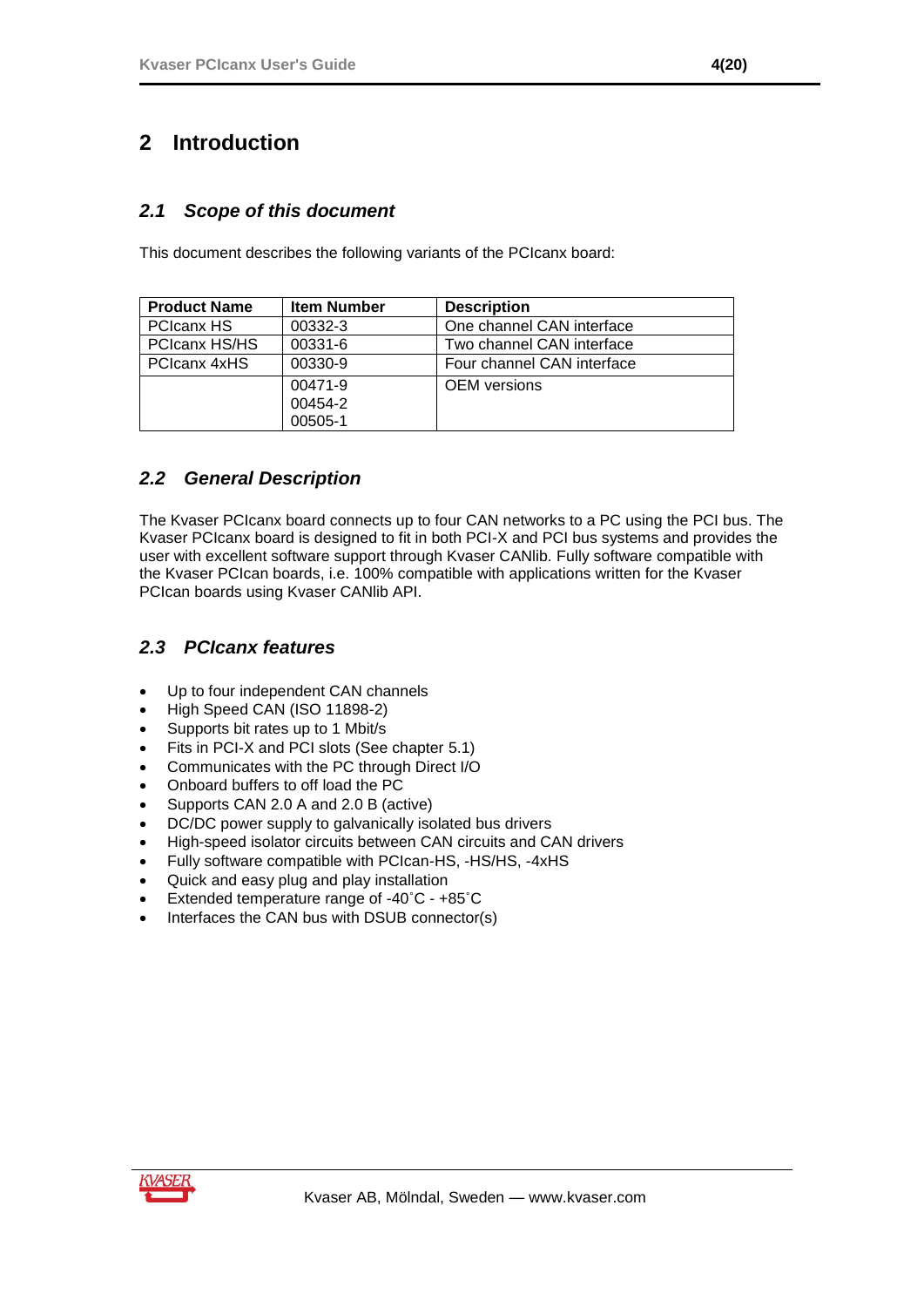## <span id="page-4-0"></span>**3 Technical Specifications**

The technical specifications for the PCIcan boards are listed in [Table 1](#page-4-1) – [Table 3.](#page-6-0)

<span id="page-4-1"></span>

|  |  | <b>Table 1. Kvaser PCIcanx 4xHS</b> |  |
|--|--|-------------------------------------|--|
|--|--|-------------------------------------|--|

| <b>General</b>                                                                                                     |                                                                                                         |  |  |
|--------------------------------------------------------------------------------------------------------------------|---------------------------------------------------------------------------------------------------------|--|--|
| Size                                                                                                               | PCI-bus PC card, Full height, short length,                                                             |  |  |
|                                                                                                                    | Approximately. 98x121 mm (3.9x4.84 inch)                                                                |  |  |
| PCI card                                                                                                           | Compliant with the PCI Local Bus Specification v2.3                                                     |  |  |
| <b>PCI</b> bus interfaces                                                                                          | PCI-X and PCI slots (See chapter 5.1)                                                                   |  |  |
| PCI bus speed                                                                                                      | 32 bit, 33 MHz transfer rate                                                                            |  |  |
| CAN bus connector                                                                                                  | 25-pin DSUB, female (See chapter 5.4)                                                                   |  |  |
| Power consumption                                                                                                  | PCIcanx $4xHS$ : max $400$ mA $@$ 5 V                                                                   |  |  |
| Operating systems                                                                                                  | Windows XP or later. (For other operating systems, see<br>Kvaser web or contact Kvaser support.)        |  |  |
| <b>CAN Controllers and Oscillator Frequency</b>                                                                    |                                                                                                         |  |  |
| CAN controllers: 4 x SJA1000                                                                                       |                                                                                                         |  |  |
| CAN Clock frequency: 16 MHz                                                                                        |                                                                                                         |  |  |
| Option - Possible to specify CAN oscillator frequency per channel, contact our<br>Sales Department for an inquiry. |                                                                                                         |  |  |
| <b>CAN Bus Driver(s)</b>                                                                                           |                                                                                                         |  |  |
| <b>Drivers</b>                                                                                                     | Texas SN65HVD251; compliant with the ISO 11898-2<br>standard.                                           |  |  |
| Voltage feed                                                                                                       | The drivers are galvanically separated from the power<br>supply on the PC by on-board DC/DC converters. |  |  |
| Grounding                                                                                                          | The ground of the CAN drivers is available at the 25-pin<br><b>DSUB</b> connector.                      |  |  |
| Shielding                                                                                                          | The shield of the CAN drivers is not connected to the<br>25-pin DSUB connector                          |  |  |
| <b>Other Features</b>                                                                                              |                                                                                                         |  |  |
| High-speed isolator circuits between CAN circuits and drivers.                                                     |                                                                                                         |  |  |
| Temperature range: -40°C - +85°C                                                                                   |                                                                                                         |  |  |

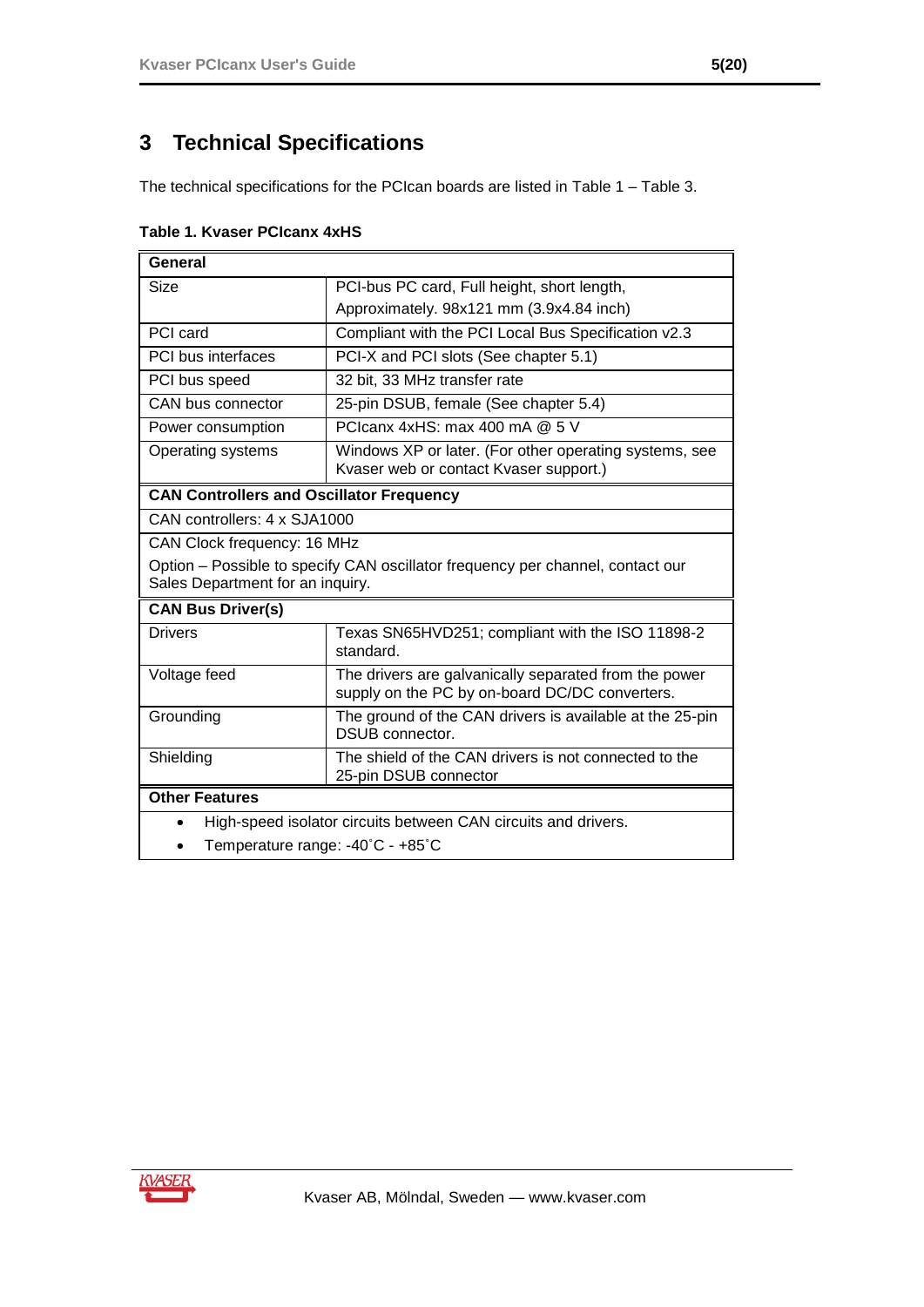#### **Table 2. Kvaser PCIcanx HS/HS**

| General                                                        |                                                                                                         |  |  |
|----------------------------------------------------------------|---------------------------------------------------------------------------------------------------------|--|--|
| <b>Size</b>                                                    | PCI-bus PC card Full height, short length,                                                              |  |  |
|                                                                | Approximately. 98x121 mm (3.9x4.84 inch)                                                                |  |  |
| PCI card                                                       | Compliant with the PCI Local Bus Specification v2.3                                                     |  |  |
| <b>PCI</b> bus interfaces                                      | PCI-X and PCI slots (See chapter 5.1)                                                                   |  |  |
| PCI bus speed                                                  | 32 bit, 33 MHz transfer rate                                                                            |  |  |
| CAN bus connector                                              | 2 x 9-pin DSUB, male (See chapter 5.4)                                                                  |  |  |
| Power consumption                                              | PCIcanx HS/HS: max 200 mA @ 5 V                                                                         |  |  |
| <b>CAN Controllers and Oscillator Frequency</b>                |                                                                                                         |  |  |
| CAN controllers: 2 x SJA1000                                   |                                                                                                         |  |  |
| CAN Clock frequency: 16 MHz                                    |                                                                                                         |  |  |
| Sales Department for an inquiry.                               | Option - Possible to specify CAN oscillator frequency per channel, contact our                          |  |  |
| <b>CAN Bus Driver(s)</b>                                       |                                                                                                         |  |  |
| <b>Drivers</b>                                                 | Texas SN65HVD251; compliant with the ISO 11898-2<br>standard.                                           |  |  |
| Voltage feed                                                   | The drivers are galvanically separated from the power<br>supply on the PC by on-board DC/DC converters. |  |  |
| Grounding                                                      | The ground of the CAN driver is available at the 9-pin<br><b>DSUB</b> connector.                        |  |  |
| Shielding                                                      | The shield of the CAN driver is available at the 9-pin<br><b>DSUB</b> connector.                        |  |  |
| <b>Other Features</b>                                          |                                                                                                         |  |  |
| High-speed isolator circuits between CAN circuits and drivers. |                                                                                                         |  |  |
| Temperature range: -40°C - +85°C                               |                                                                                                         |  |  |

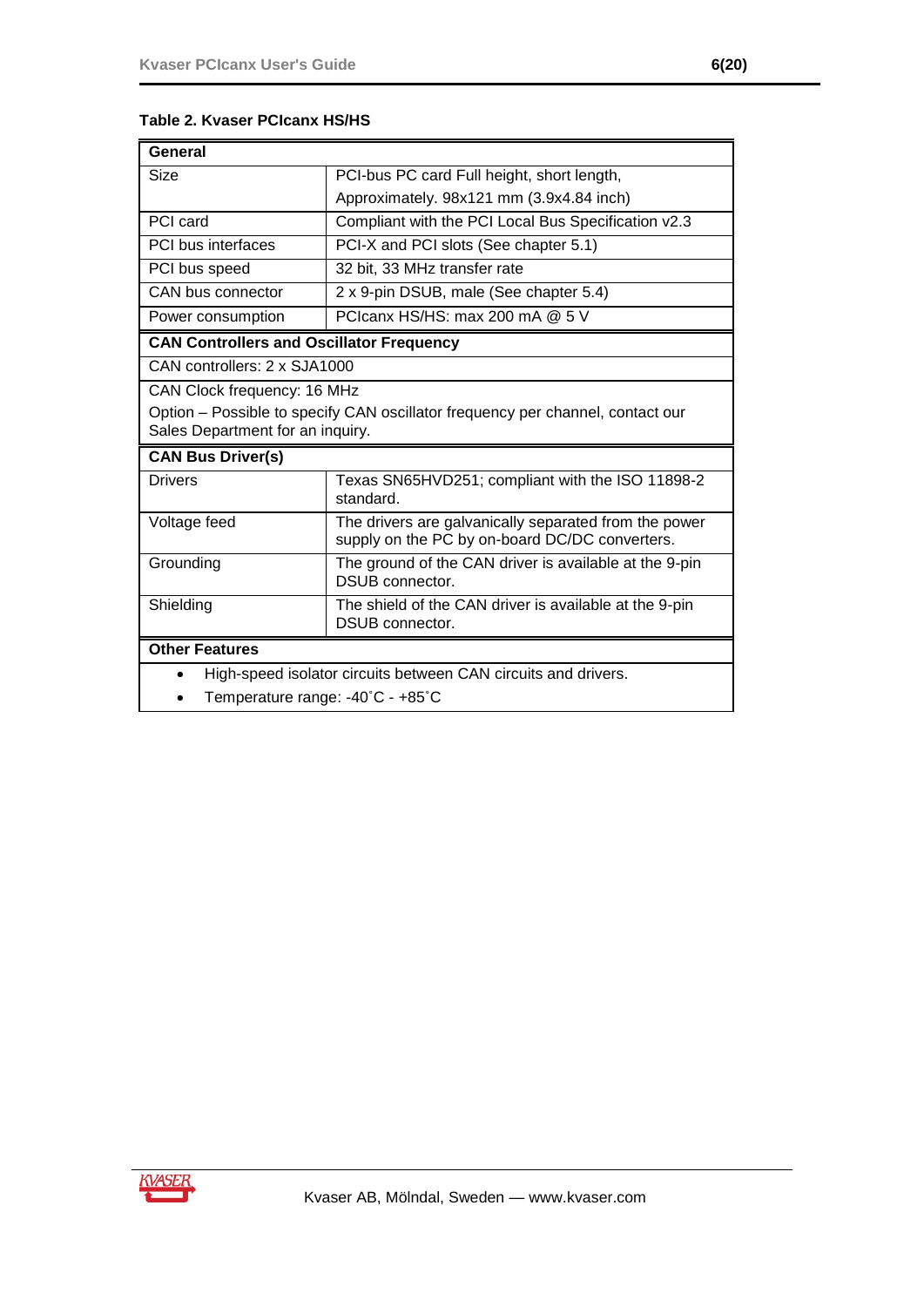#### <span id="page-6-0"></span>**Table 3. Kvaser PCIcanx HS**

| <b>General</b>                                                 |                                                                                                      |  |  |
|----------------------------------------------------------------|------------------------------------------------------------------------------------------------------|--|--|
| Size                                                           | PCI-bus PC card, low profile, short length<br>Approximately 48x121 mm (1,92x4,84 inc)                |  |  |
| <b>PCI</b> card                                                | Compliant with the PCI Local Bus Specification v2.3                                                  |  |  |
| <b>PCI</b> bus interfaces                                      | PCI-X and PCI slots (See chapter 5.1)                                                                |  |  |
| PCI bus speed                                                  | 32 bit, 33 MHz transfer rate                                                                         |  |  |
| CAN bus connector                                              | 9-pin DSUB, male (See chapter 5.4)                                                                   |  |  |
| Power consumption                                              | PCIcanx HS: max 100 mA @ 5 V                                                                         |  |  |
| <b>CAN Controller and Oscillator Frequency</b>                 |                                                                                                      |  |  |
| CAN controller: 1 x SJA1000                                    |                                                                                                      |  |  |
| CAN Clock frequency: 16 MHz                                    |                                                                                                      |  |  |
| Department for an inquiry.                                     | Option - Possible to specify CAN oscillator frequency, contact our Sales                             |  |  |
| <b>CAN Bus Driver</b>                                          |                                                                                                      |  |  |
| <b>Driver</b>                                                  | Texas SN65HVD251; compliant with the ISO 11898-2<br>standard.                                        |  |  |
| Voltage feed                                                   | The driver is galvanically separated from the power<br>supply on the PC by on-board DC/DC converter. |  |  |
| Grounding                                                      | The ground of the CAN driver is available at the 9-pin<br><b>DSUB</b> connector.                     |  |  |
| Shielding                                                      | The shield of the CAN driver is available at the 9-pin<br>DSUB connector.                            |  |  |
| <b>Other Features</b>                                          |                                                                                                      |  |  |
| High-speed isolator circuits between CAN circuits and drivers. |                                                                                                      |  |  |
| Temperature range: -40°C - +85°C                               |                                                                                                      |  |  |

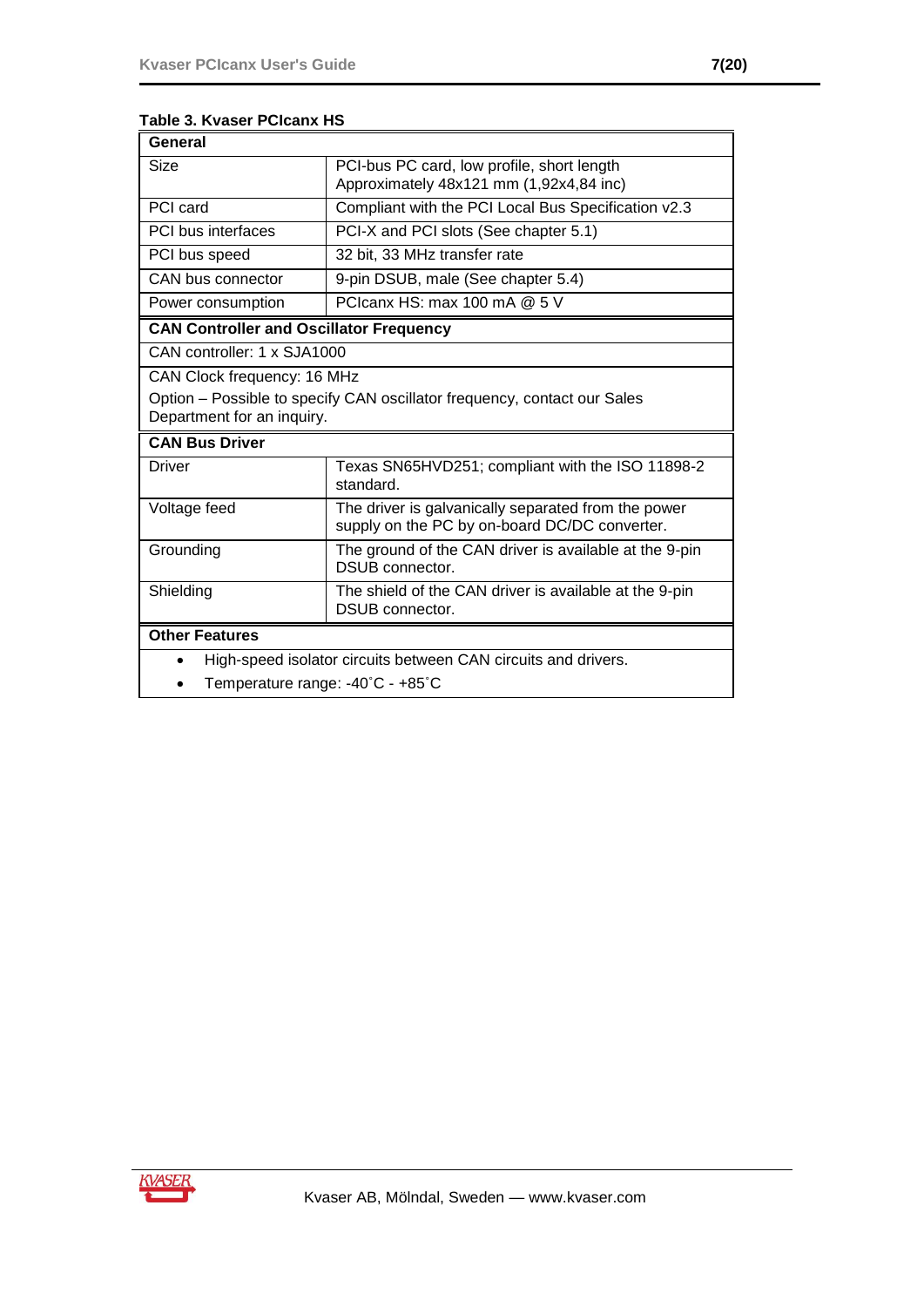## <span id="page-7-0"></span>**4 Schematics**

A block diagram for all product versions of the Kvaser PCIcanx boards is shown in [Figure 1.](#page-7-1)



<span id="page-7-1"></span>**Figure 1 Block diagram for the Kvaser PCIcanx boards.**

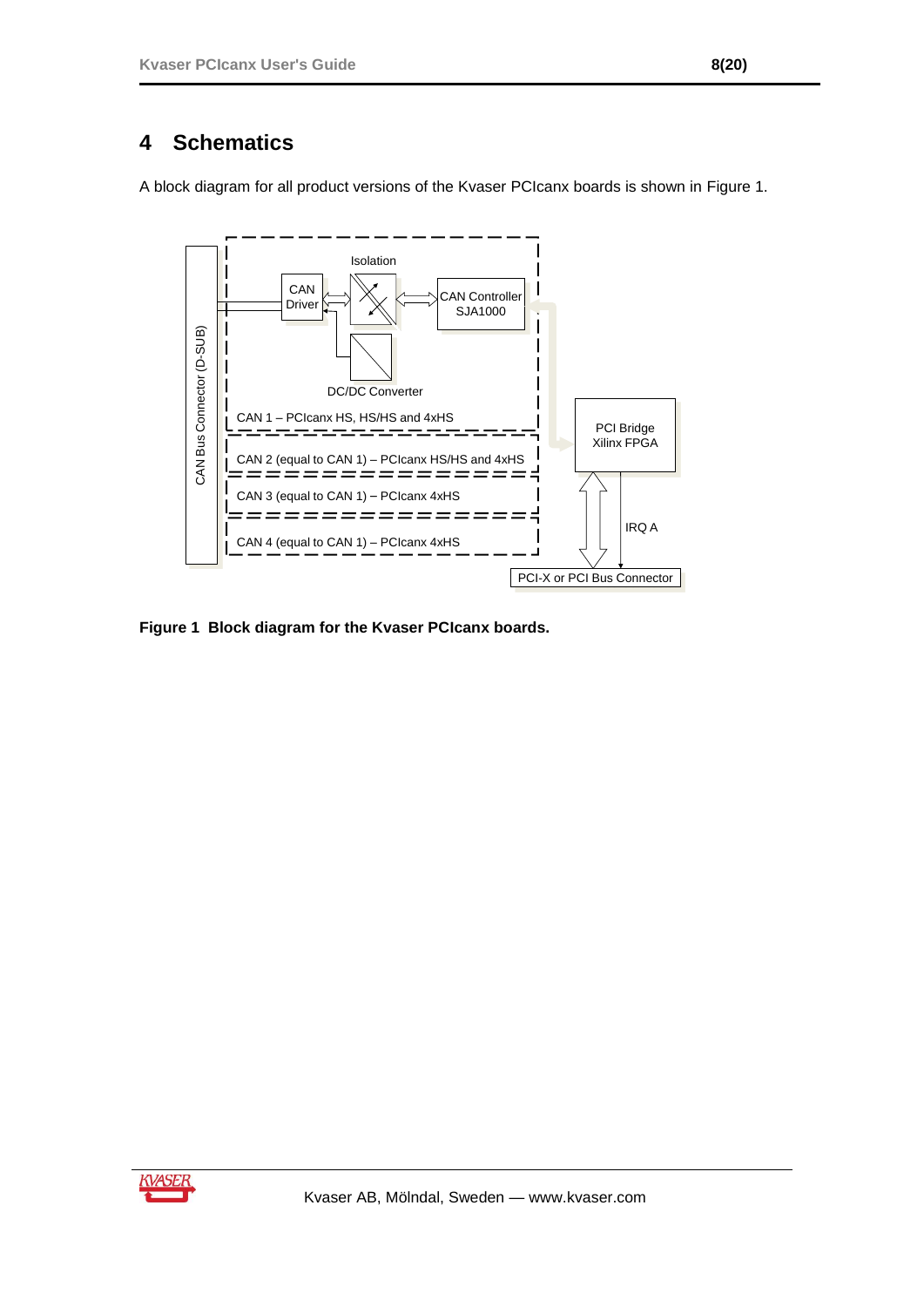## <span id="page-8-0"></span>**5 The PCIcanx Hardware**

For quick and easy installation, all Kvaser PCIcanx boards are plug-and-play boards.

#### <span id="page-8-1"></span>*5.1 PCI-X and PCI slots*

The universal design of the Kvaser PCIcanx boards makes them suitable for both PCI-X and PCI slots. Although, the board works in PCI-X as well as PCI slots, it is not a PCI-X product. Hence, it operates in PCI mode in all slots. Major features of the Kvaser PCIcanx board:

- Legacy compliant with PCI Local Bus Specification v2.3
- Support for PCI-X Specification v 1.0 and higher versions
- Universal 3.3 V and 5 V keyed board connector
- Supports 3.3 V and 5 V supply voltage
- Operates at a bus frequency of 33 MHz



**Figure 2. The 3.3 Volt and 5 Volt keyed board connector.**

Here is a list of supported PCI-X and PCI slots:

- 3.3 V, 64 bit
- 3.3 V, 32 bit
- 5 V, 64 bit
- 5 V, 32 bit.

To summarize, the Kvaser PCIcanx boards can be used in any PCI-X and PCI slots. Just keep in mind - all cards on a common bus can only run as fast as the slowest card. For example if there is a 33 MHz card in slot 1 and a 66 MHz card in slot 2, both cards will run at 33 MHz. The performance degradation can be avoided by separating the Kvaser PCIcanx board (33 MHz / 32-Bit) and other PCI and PCI-X devices using different bus segments.

Note – not all motherboard vendors comply with the industry standards for PCI-X and PCI slots. Kvaser AB cannot assume any responsibility for that.

#### <span id="page-8-2"></span>*5.2 The Isolated CAN Driver*

Kvaser's PCIcanx cards for CAN systems feature up to four CAN controllers. Each CANdriver SN65HVD251 is isolated both from the CAN controller and all other CAN drivers. The CAN driver will get the necessary power from the PCI bus via an isolated DC/DC convert. The isolation between the CAN-controller and the CAN-driver has a delay of maximum 50 ns in

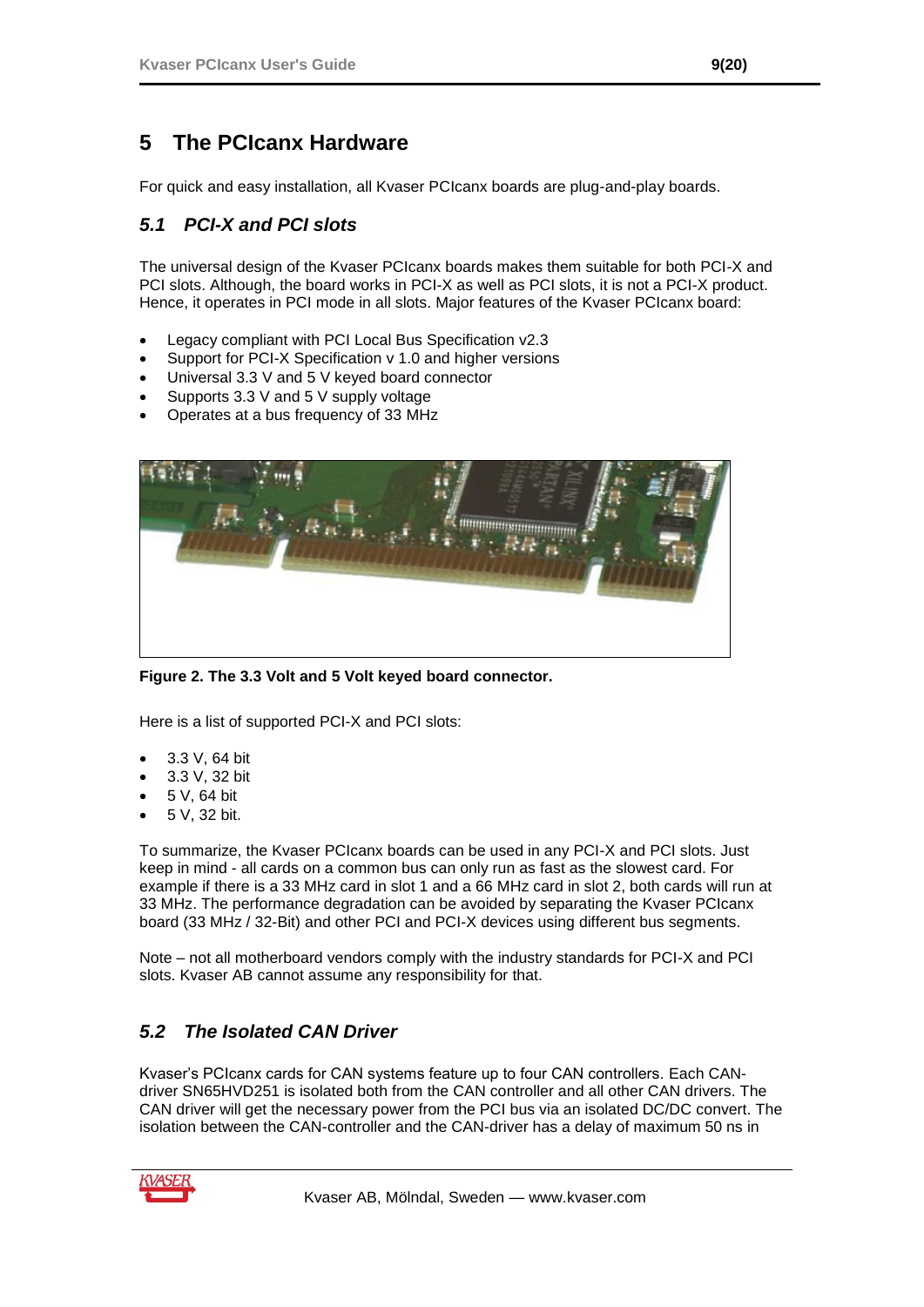each direction. This will reduce the possible cable length with 20 meter compared to having no isolation.

Due to human safety, the voltage should never at any part of the PCIcanx board be more than +/- 50 Volt from the PC-computer chassis ground. Note that the PCIcanx will not secure this condition itself. If any DSUB pin has an external voltage in the range below +/-500 Volt from chassis ground this will also be the true voltage at this pin.

Each CAN-driver circuit is protected from short time over voltage like ESD and accidental short cuts to high voltage. An over voltage beyond +/-500 Volt, on any used DSUB pin, will cause a rapid shortcut to ground. If the applied over voltage do have a high energy source some PCB wires may burn away in that case.

#### <span id="page-9-0"></span>*5.3 CAN Bus Termination*

There are no terminating resistors onboard the standard PCIcanx board. However, there is room available to mount terminating resistors onboard all product versions. These terminating resistors can also serve as a load between the CAN bus wires; this is needed for the ISO 11898-2 compliant bus drivers to work properly. Please contact our Support Team for detailed instructions.

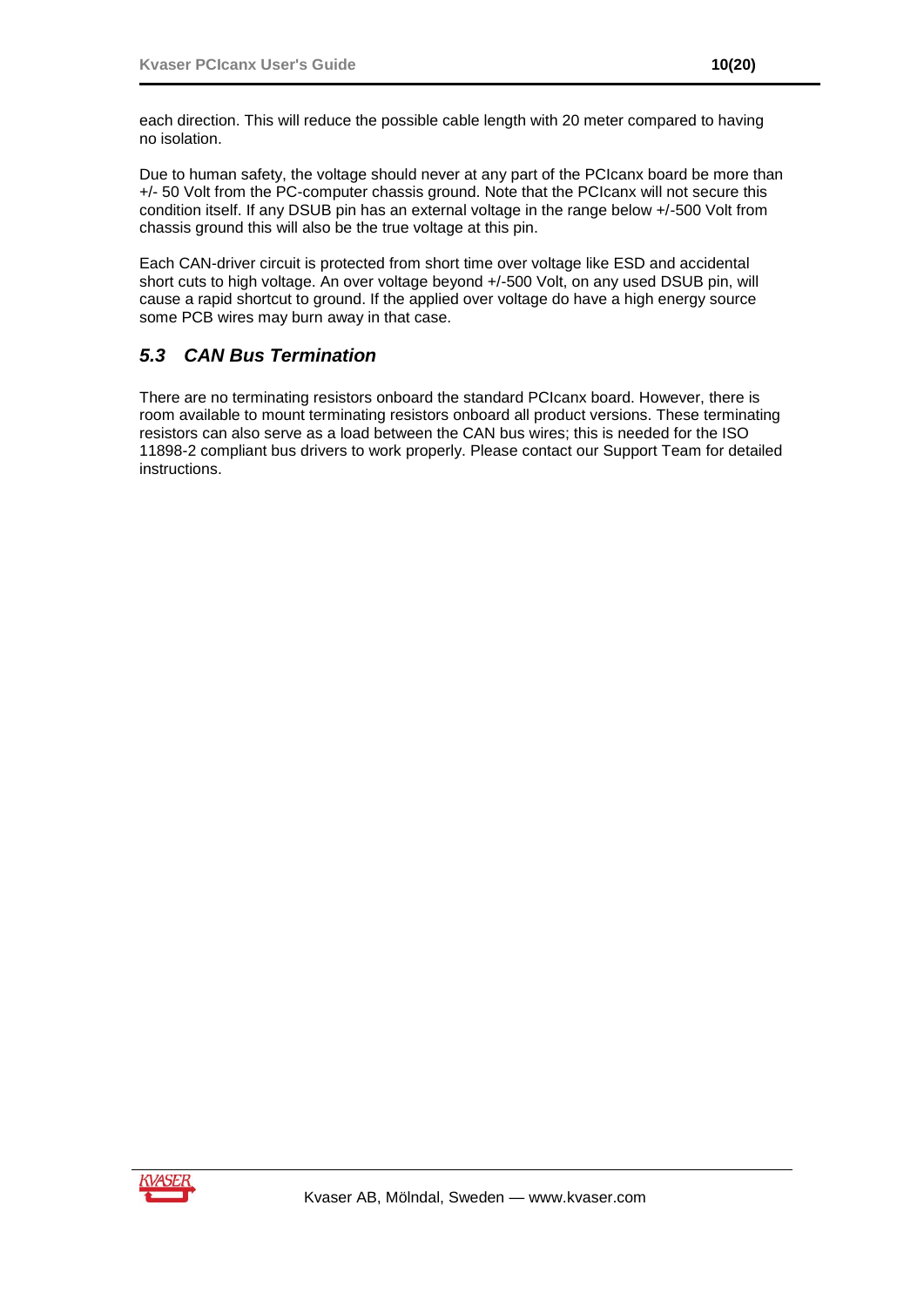### <span id="page-10-0"></span>*5.4 D-SUB connector*

The D-SUB connector(s) are mounted on a bracket and connects to the metallic housing of the PC. The pinning of the 25-pin DSUB connector is listed in table 4.1, and the pinning of the 9-pin DSUB connector is listed in table 4.2



**Table 4. 25-pin DSUB connector for Kvaser PCIcanx 4xHS.** 

| Pin                               | <b>Function</b>         |  |
|-----------------------------------|-------------------------|--|
| 1                                 | Ground to CAN driver #1 |  |
| $\overline{2}$                    | Ground to CAN driver #2 |  |
| 14                                | Ground to CAN driver #3 |  |
| 15                                | Ground to CAN driver #4 |  |
| 5,6                               | CAN-L for CAN #1        |  |
| 18, 19                            | CAN-H for CAN #1        |  |
| 7, 8                              | CAN-L for CAN #2        |  |
| 20, 21                            | CAN-H for CAN #2        |  |
| 9, 10                             | CAN-L for CAN #3        |  |
| 22, 23                            | CAN-H for CAN #3        |  |
| 11, 12                            | CAN-L for CAN #4        |  |
| 24, 25                            | CAN-H for CAN #4        |  |
| All other pins are not connected. |                         |  |

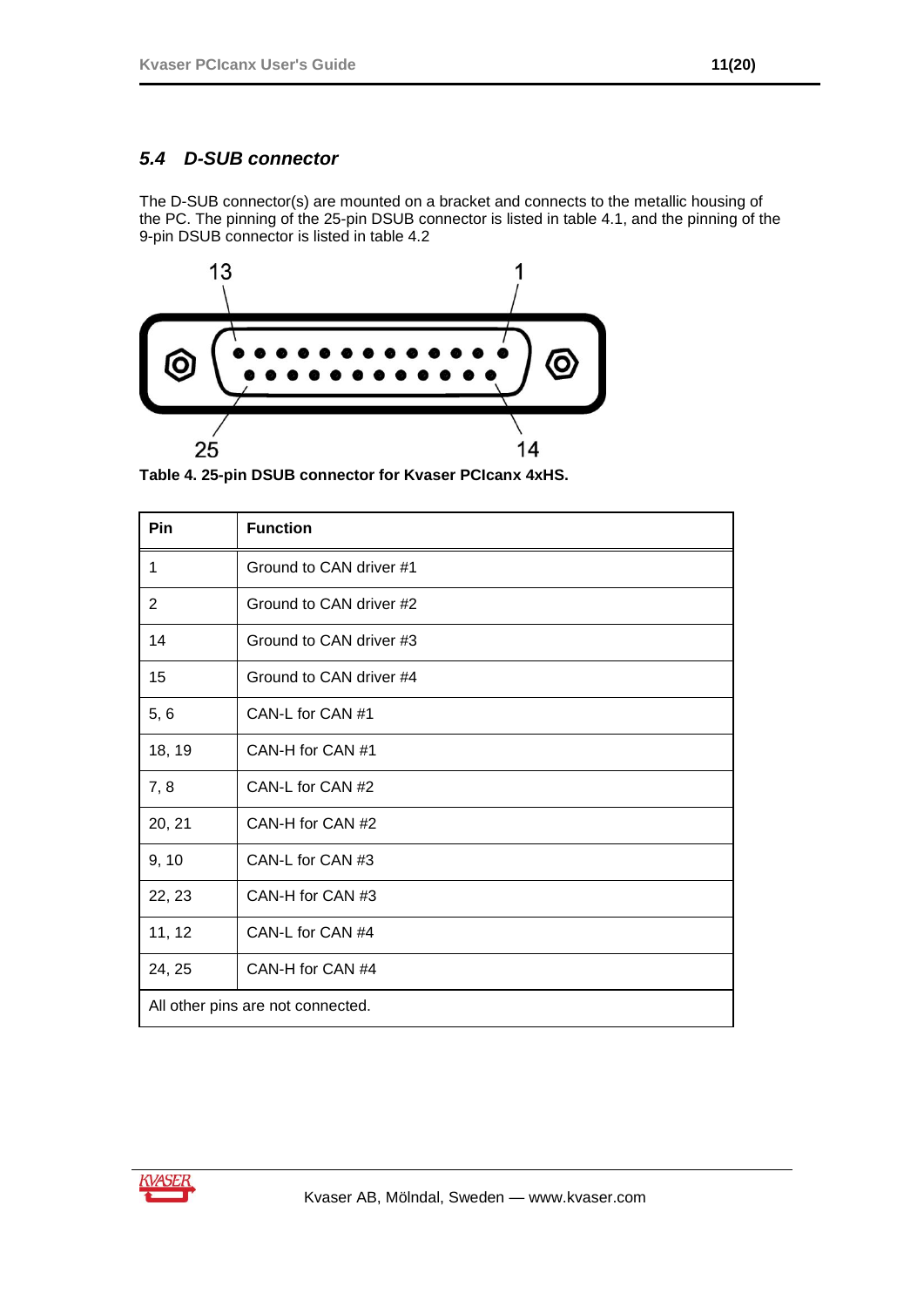| Pin            | <b>Function</b> |
|----------------|-----------------|
| 1              | (Not connected) |
| $\overline{2}$ | CAN-L           |
| 3              | Signal ground   |
| 4              | (Not connected) |
| 5              | Shield          |
| 6              | (Not connected) |
| 7              | CAN-H           |
| 8              | (Not connected) |
| 9              | (Not connected) |

#### **Table 5. 9-pin DSUB connector for Kvaser PCIcanx HS, HS/HS. (Per channel)**

#### <span id="page-11-0"></span>*5.5 The LED indicators*

The PCIcanx HS and PCIcan HS/HS boards have LED indicators, one per channel. They are visible through a hole in the mounting bracket. The LEDs indicates CAN bus activity and will emit a short pulse whenever a CAN message is received or transmitted.

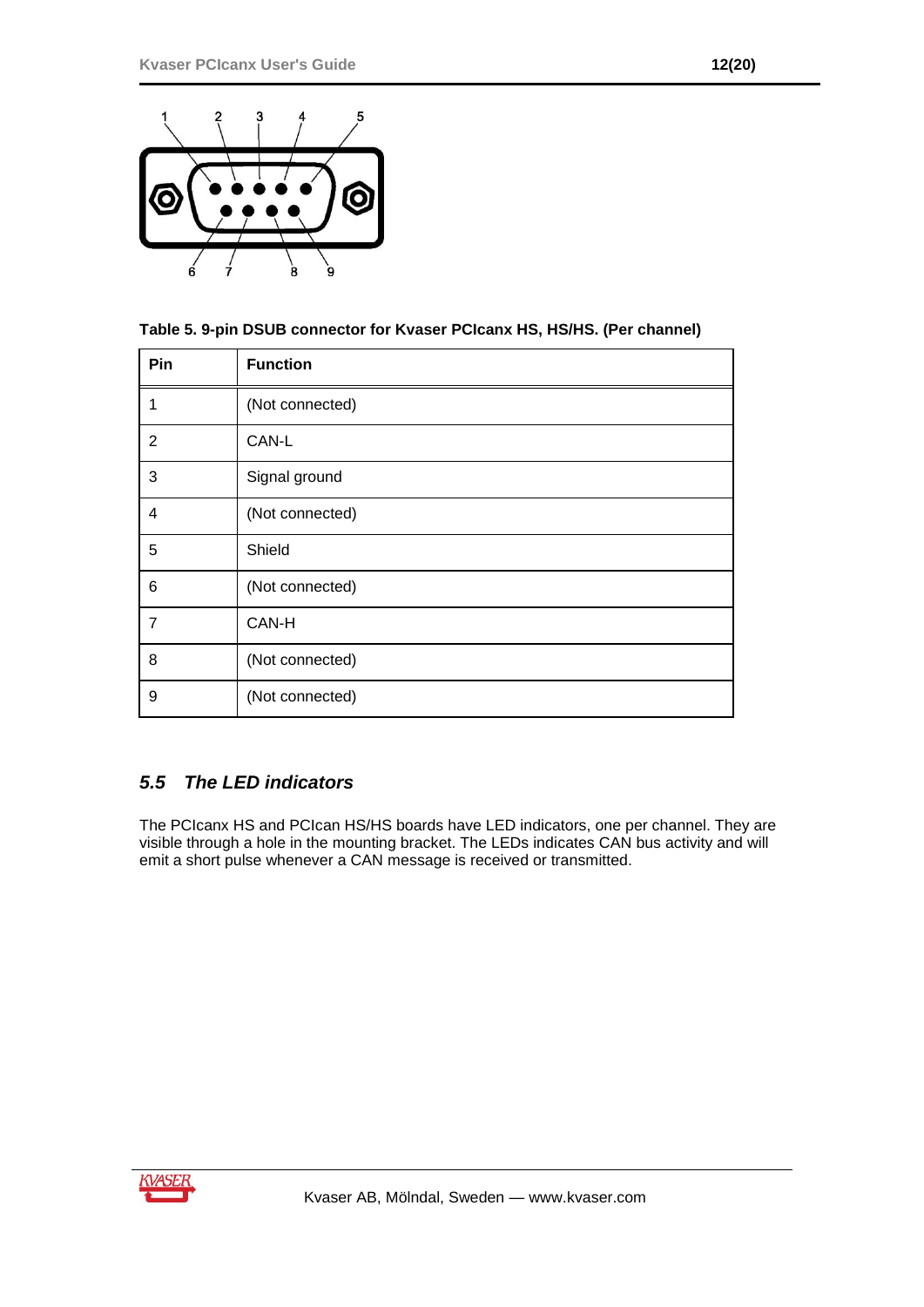## <span id="page-12-0"></span>**6 Software Development Information**

This section is intended for those who want to program the PCIcanx card directly. Normally, you would choose to use the supporting device drivers available for the PCIcanx card. Refer to the "CANLIB Software Development Kit" documentation for further information on these device drivers from a programmer's point of view. Please note that this board is fully software compatible with the Kvaser PCIcan boards.

#### <span id="page-12-1"></span>*6.1 Additional Documentation*

This document includes all information you need to use the circuits on the card. However, the circuits themselves are not described here so information about these must be obtained from the suppliers. See the list of references on page 15. General knowledge about the PCI bus is also assumed.

#### <span id="page-12-2"></span>*6.2 A note on the different PCIcanx versions*

PCIcanx 4xHS has four CAN controllers. PCIcanx HS/HS has two CAN controllers and PCIcanx HS has one controller. This chapter describes primarily PCIcanx 4xHS; if you have one of the other cards, just disregard the circuits and switches that are not on your card. Differences between the different members of the PCIcan family are explicitly noted wherever they occur.

#### <span id="page-12-3"></span>*6.3 The PCI bus controller*

All PCIcanx boards use the same PCI controller, which is a Xilinx FPGA with PCI core. The PCI controller is responsible for address decoding and interrupt steering.

The initialization of the PCI controller is outside the scope of this manual. Typically, it is carried out by the operating system and/or the BIOS. There are a few registers you have to set up in the driver; these are described below.

#### <span id="page-12-4"></span>*6.4 Address decoding*

The PCI controller can decode up to 5 different address areas, three of which are used by the PCIcanx.

| Address area # | Type | Size (bytes) | <b>Used for</b>                 |
|----------------|------|--------------|---------------------------------|
|                | I/O  | 128          | Xilinx registers ("AMCC S5920") |
|                | 1/O  | 128          | SJA1000 circuits                |
|                |      |              | $0 - 0x1f$ : SJA1000 #1         |
|                |      |              | $0x20 - 0x3F$ : SJA1000 #2      |
|                |      |              | $0x40 - 0x5F$ : SJA1000 #3      |
|                |      |              | 0x60 - 0x7F: SJA1000 #4         |
|                | l/O  | 16           | Xilinx registers                |

Address area number 1, the one used for the SJA1000's, is further subdivided into four areas of 32 bytes each; one for each (possible) SJA1000.

There is no actual AMCC S5920 in the PCIcanx, but the first address area is set up to be compatible with the Kvaser PCIcan cards.

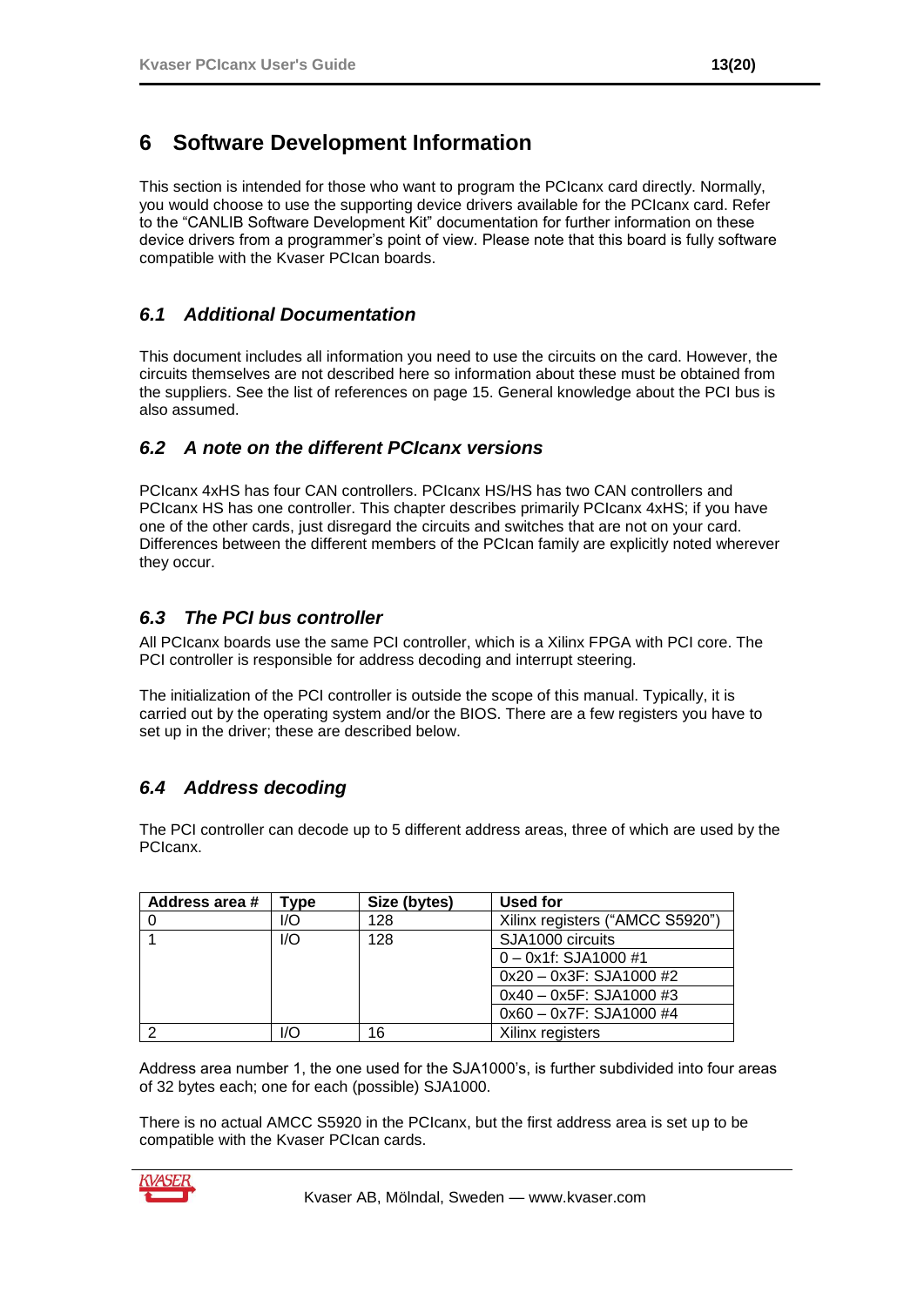#### <span id="page-13-0"></span>*6.5 Interrupts*

The PCIcanx uses one PCI bus interrupt, INTA#. It is asserted whenever one or more SJA1000's have their interrupts active. To reset an active interrupt, read the interrupt status register in all present SJA1000s – the interrupt of the corresponding SJA1000 will then automatically clear.

To check the status of the interrupt line, test the INTERRUPT ASSERTED bit (number 23) in the INTCSR register in the "S5920".

To enable or disable interrupts from the PCIcanx, use the ADD-ON INTERRUPT PIN ENABLE (bit 13) in the INTCSR register in the "S5920".

#### <span id="page-13-1"></span>*6.6 Registers in the Xilinx*

| <b>Address</b><br>offset | <b>Register</b> | <b>Usage</b>                                                                                                                 |
|--------------------------|-----------------|------------------------------------------------------------------------------------------------------------------------------|
| $0 - 6$                  |                 | Reserved, do not use                                                                                                         |
|                          | <b>VERINT</b>   | Bit 7 - 4 contains the revision number of the<br>FPGA configuration. 15 is the first revision, 14 is<br>the next, and so on. |

The Xilinx FPGA implements a few registers.

The current FPGA revision number is 13 (which is read from the VERINT register as 1110xxxx). Future revisions (12, 11, 10, …) will remain compatible with revision 13.

#### <span id="page-13-2"></span>*6.7 PCI Configuration Data*

The following data are configured automatically into the Xilinx FPGA PCI controller when power is applied to the card.

| <b>Item</b>         | Value                                                      |
|---------------------|------------------------------------------------------------|
| Vendor Id           | 0x10e8                                                     |
| Device Id           | 0x8406 (for all PCIcan boards)                             |
| Revision Id         |                                                            |
| Class Code          | 0xffff00 (means: no base class code defined for<br>device) |
| Subsystem Vendor Id | O                                                          |
| Subsystem Device Id |                                                            |

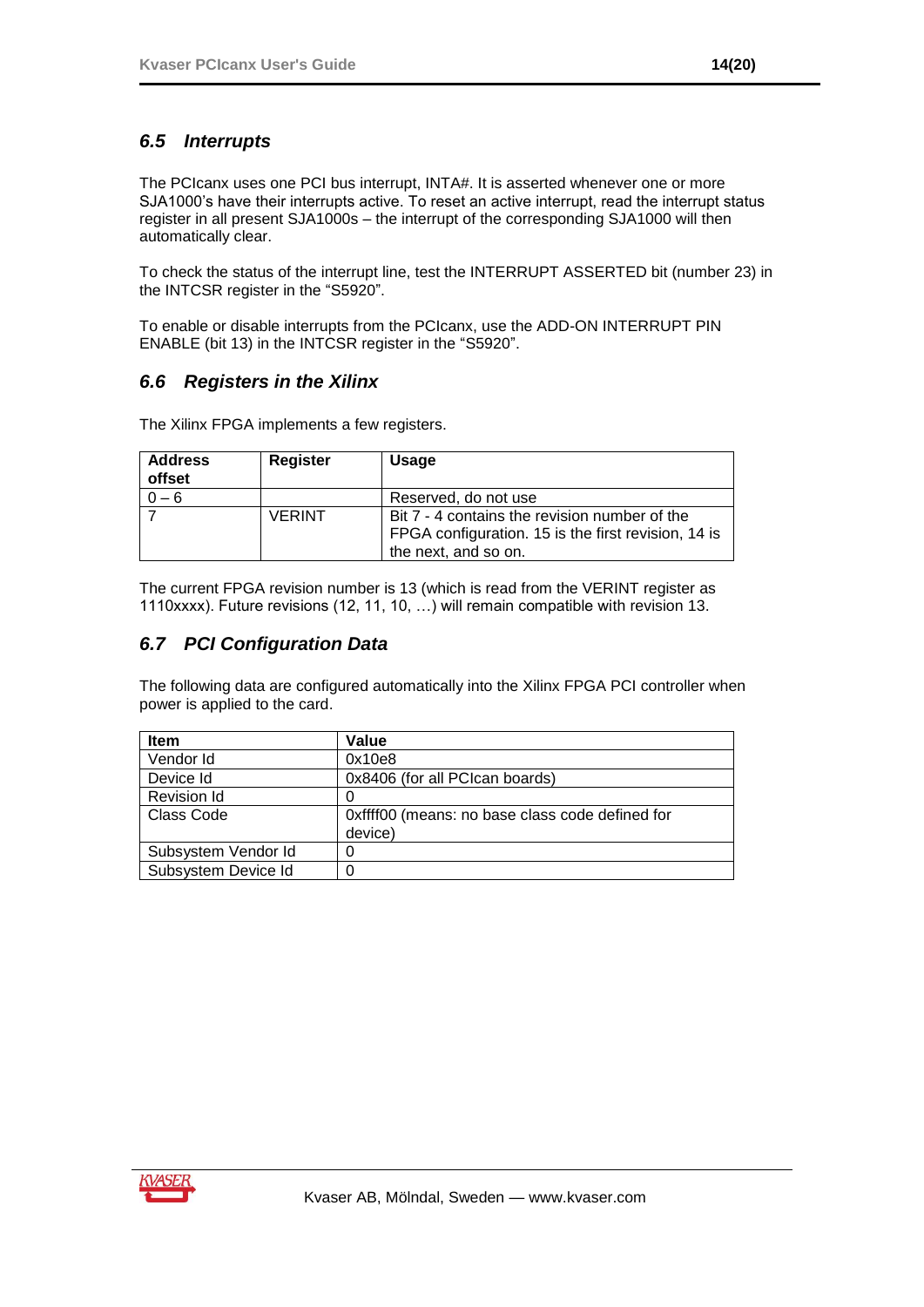#### <span id="page-14-0"></span>*6.8 Configuration of the SJA1000*

Refer to the SJA1000 data sheet for all details on how to program the SJA1000. You need to know the following:

- RX1 is connected to ground.
- TX1 is not connected.
- CLKO is not connected.
- Setting the OCR register to 0xDA is a good idea. This means "normal output mode", push-pull and the correct polarity.
- In the CDR register, you should set CBP to 1. You will probably also want to set the clock divider value to 0 (meaning divide-by-2), the Pelican bit, and the clock-off bit (you have no need for CLKOUT anyway.)

The only way to find out how many SJA1000 a PCIcanx card has, is to try to access them one after the other.

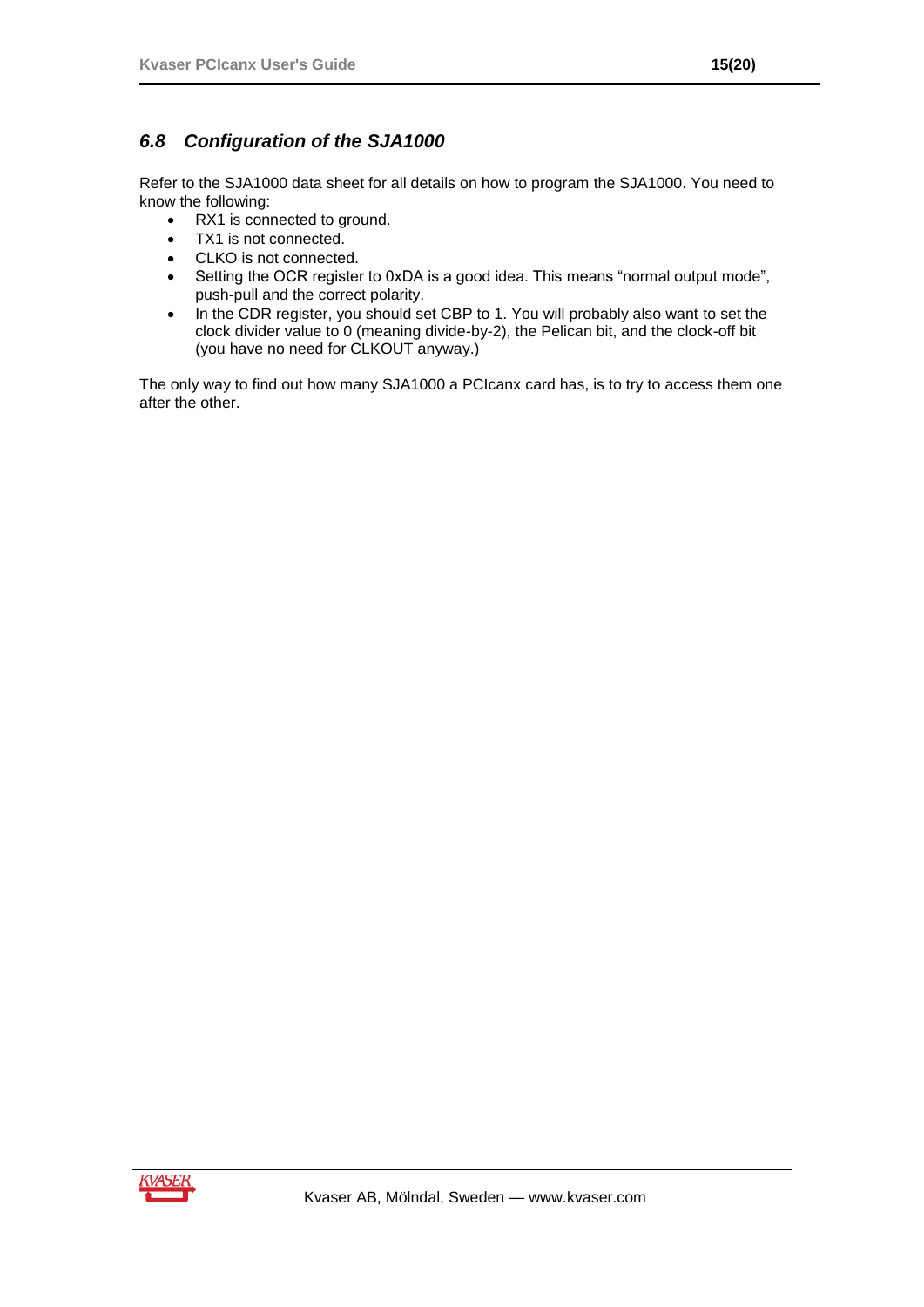## <span id="page-15-0"></span>**7 Support**

The PCIcanx boards are supported by drivers routines and program examples for Windows, Linux etc. The software and its documentation are available from our web site, and are not further documented here. Kvaser CANKing - a free-of-charge and general-purpose interactive CAN bus monitor can be download from our web site.

Please visit our homepage http://www.kvaser.com to find software updates, hints and tips and other helpful information. You are always welcome to contact our Support Team support@kvaser.com.

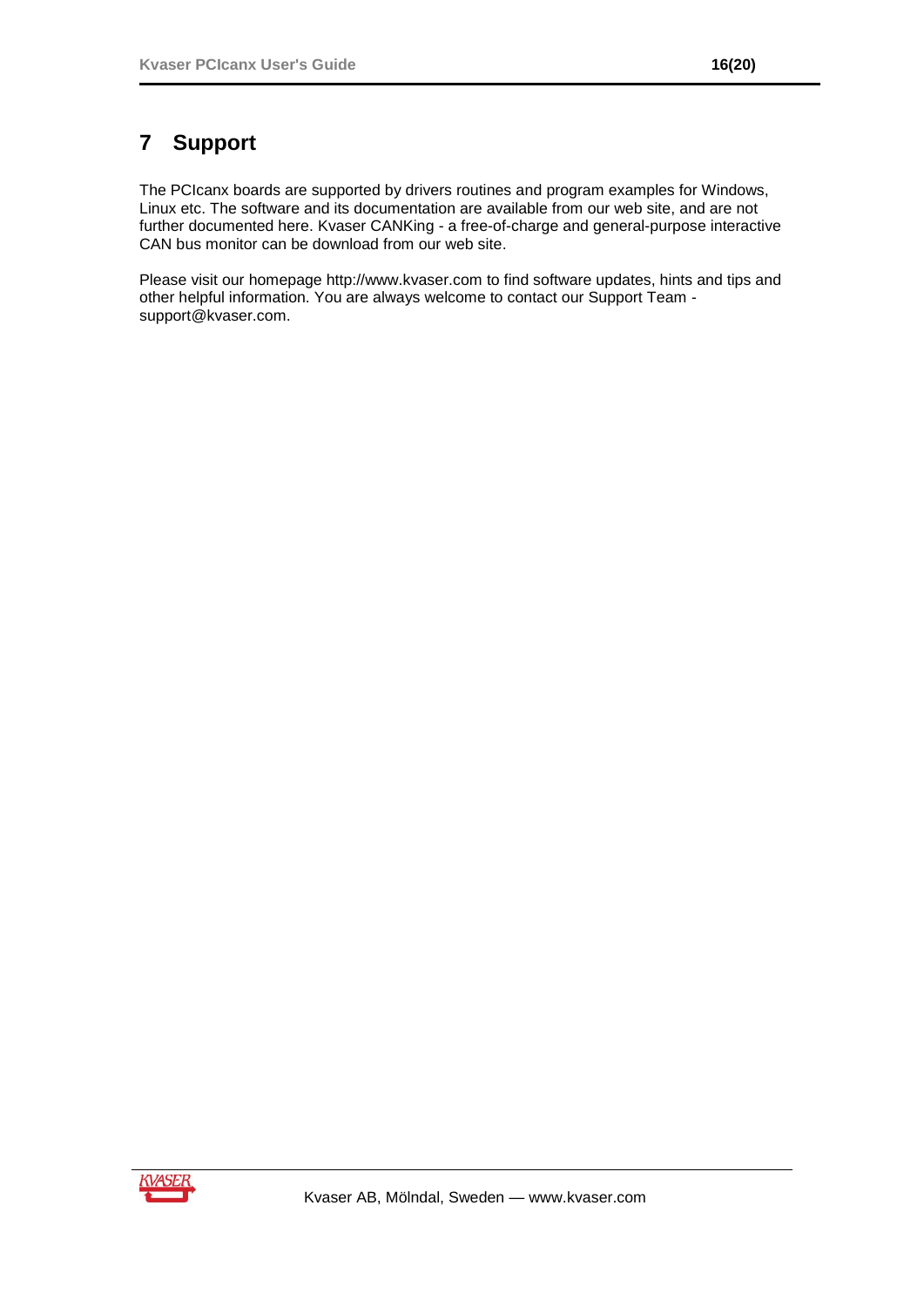## <span id="page-16-0"></span>**8 Disposal and Recycling Information**



When this product reaches its end of life, please dispose of it according to your local environmental laws and guidelines.

For information about Kvaser's recycling programs, visit: www.kvaser.com/en/kvaser/environment/recycling

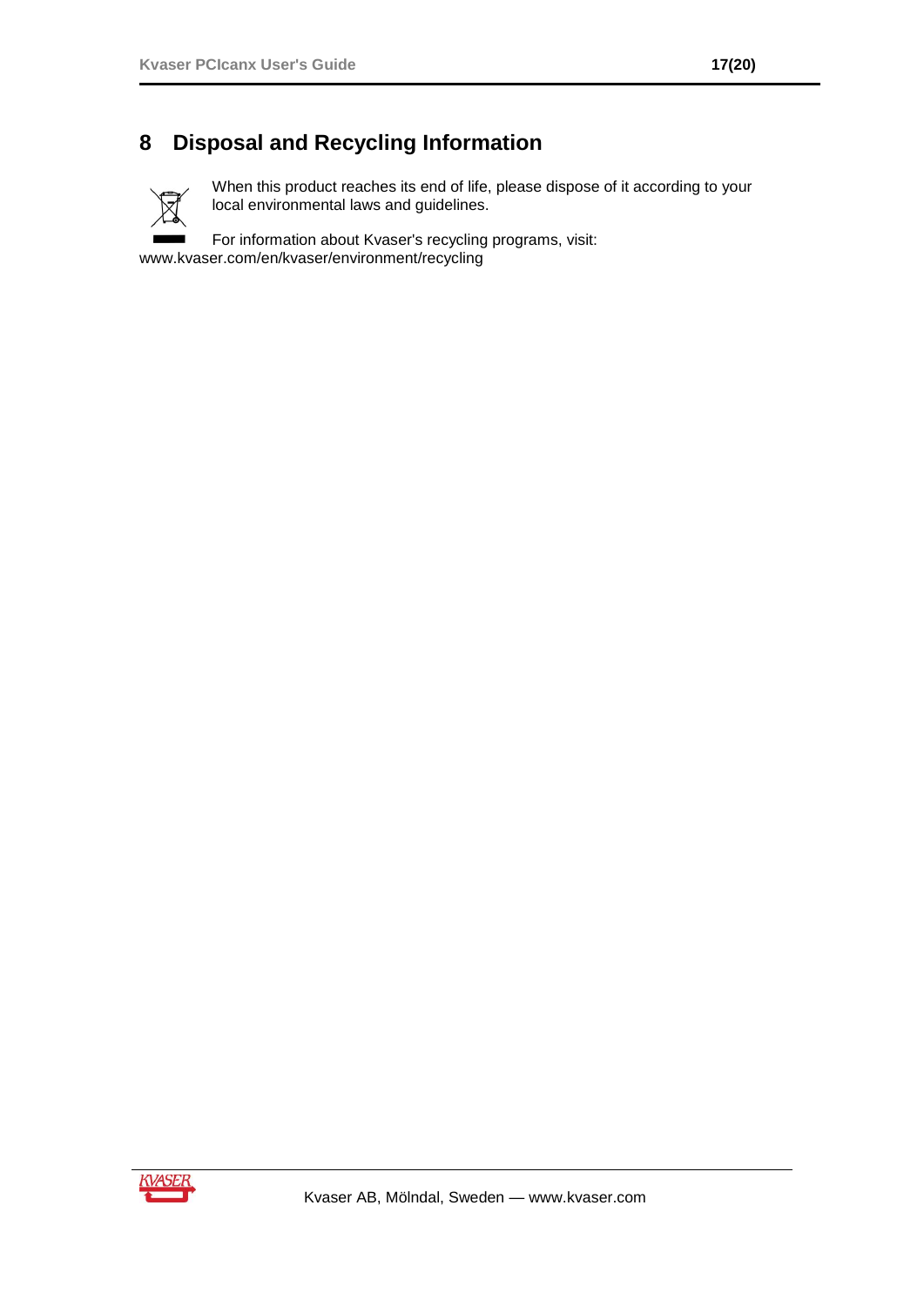## <span id="page-17-0"></span>**9 References**

| <b>Philips</b>   | SJA1000 Stand-Alone CAN Controller. Preliminary<br>Specification. 1997 Nov 04. Also available on the web. |
|------------------|-----------------------------------------------------------------------------------------------------------|
| Shanley, T., and | PCI system architecture, fourth edition. MindShare, Inc. ISBN                                             |
| Anderson, D.     | 0-201-30974-2.                                                                                            |

More CAN information is found on http://www.kvaser.com and has many links to other sites with CAN information. You can also download new versions of the software for PCIcanx there.

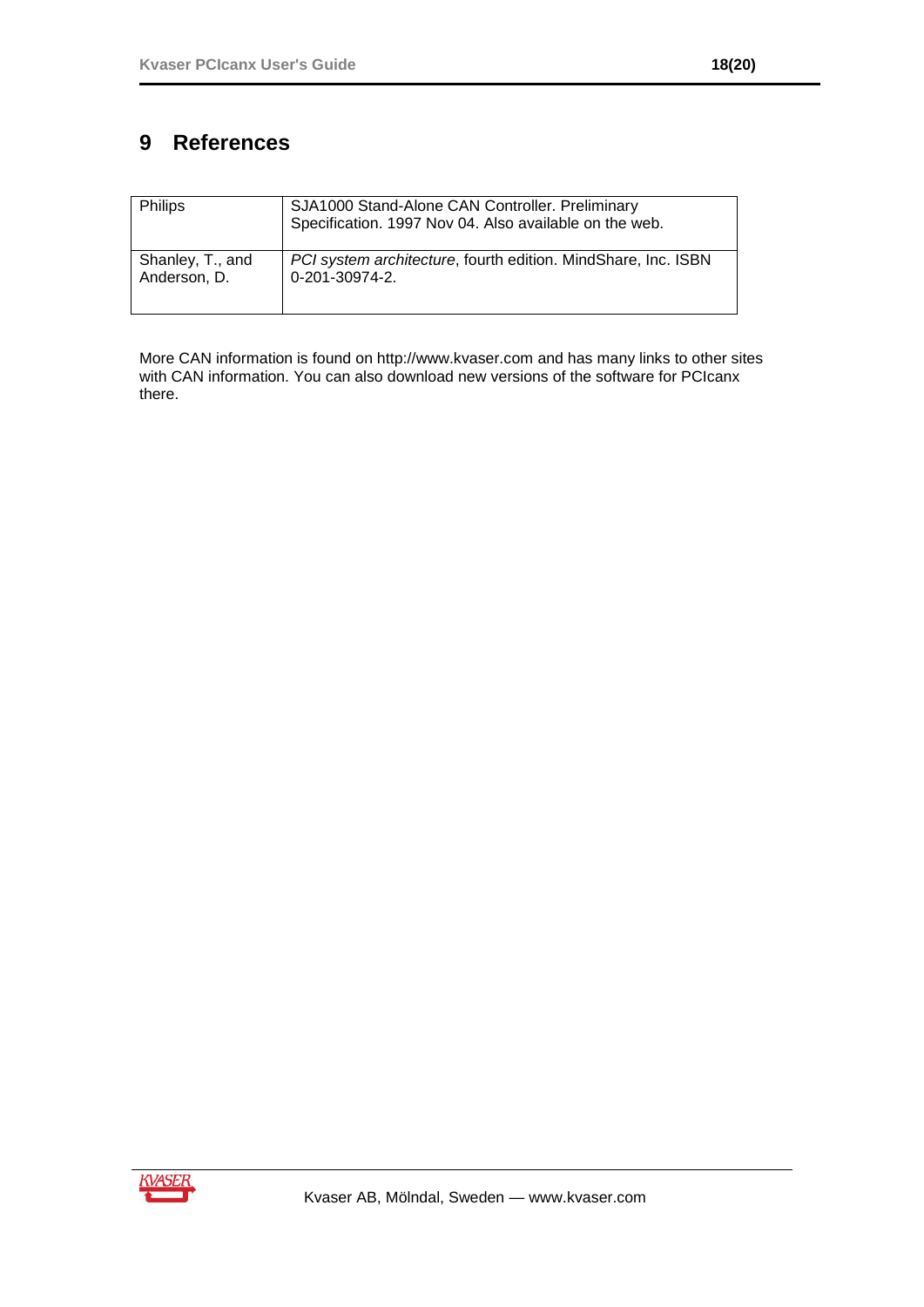## <span id="page-18-0"></span>**10 Legal Information**

#### <span id="page-18-1"></span>*10.1 Electromagnetic compability*

The equipment has been tested for compliance with the EN 50 081-2:1993 (emission) and the EN 50 082-2:1995 (immunity) standards.

NOTE: This equipment has been tested and found to comply with the limits for a Class A digital device, pursuant to Part 15 of the FCC Rules. These limits are designed to provide reasonable protection against harmful interference when the equipment is operated in a commercial environment. This equipment generates, uses, and can radiate radio frequency energy and, if not installed and used in accordance with the instruction manual, may cause harmful interference to radio communications. Operation of this equipment in a residential area is likely to cause harmful interference in which case the user will be required to correct the interference at his own expense.

#### <span id="page-18-2"></span>*10.2 RoHS compliance statement*

This product is manufactured in accordance with directive 2002/95/EC on the Restriction of the use of certain Hazardous Substances in electrical and electronic equipment (RoHS.)

#### <span id="page-18-3"></span>*10.3 About this manual*

This document is Copyright © 2001-2008 Kvaser AB. This document may not be reproduced without our written permission. Infringement will render the user liable to prosecution.

We believe that the information contained herein was accurate in all respects at the time of printing. Kvaser AB cannot, however, assume any responsibility for errors or omissions in this text. Please also note that the information in this document is subject to change without notice and should not be construed as a commitment on the part of Kvaser AB.

#### <span id="page-18-4"></span>*10.4 Trademarks and patents*

All product names mentioned in this manual are registered or unregistered trademarks of their respective owner. Windows® is a registered trademark of Microsoft Corporation in the United States and other countries. Linux® is the registered trademark of Linus Torvalds in the United States and other countries. The products described in this document are protected by U.S. patent 5,696,911.